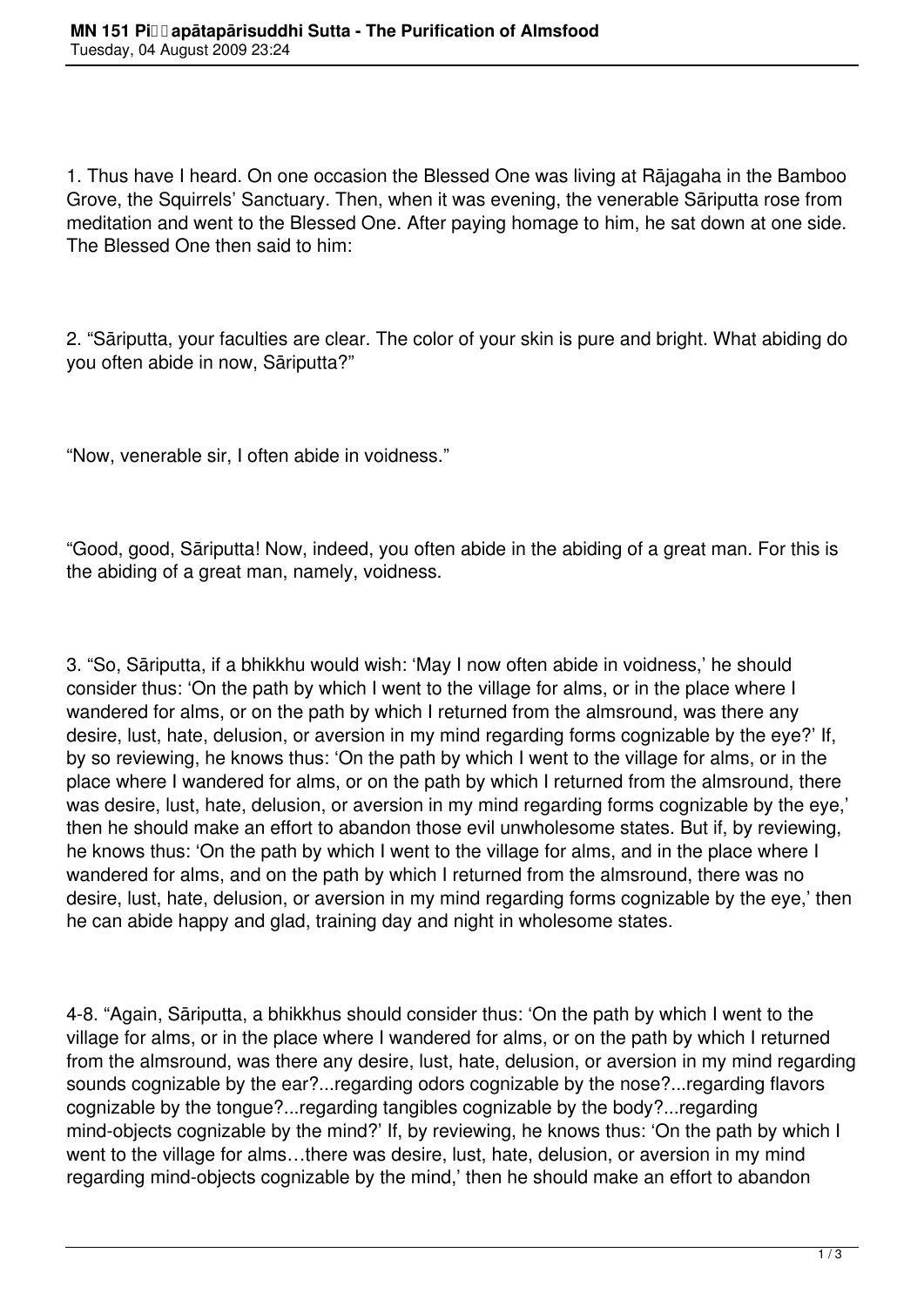those evil unwholesome states. But if, by reviewing, he knows thus: 'On the path by which I went to the village for alms…there was no desire, lust, hate, delusion, or aversion in my mind regarding mind-objects cognizable by the mind,' then he can abide happy and glad, training day and night in wholesome states.

9. "Again, Sāriputta, a bhikkhu should consider thus: 'Are the five cords of sensual pleasure abandoned in me?' If, by reviewing, he knows thus: 'The five cords of sensual pleasure are not abandoned in me,' then he should make an effort to abandon those five cords of sensual pleasure. But if, by reviewing, he knows thus: 'The five cords of sensual pleasure are abandoned in me,' then he can abide happy and glad, training day and night in wholesome states.

10. "Again, Sāriputta, a bhikkhu should consider thus: 'Are the five hindrances abandoned in me?' If, by reviewing, he knows thus: 'The five hindrances are not abandoned in me,' then he should make an effort to abandon those five hindrances. But if, by reviewing, he knows thus: 'The five hindrances are abandoned in me,' then he can abide happy and glad, training day and night in wholesome states.

11. "Again, Sāriputta, a bhikkhu should consider thus: 'Are the five aggregates affected by clinging fully understood by me?' If, by reviewing, he knows thus: 'The five aggregates affected by clinging are not fully understood by me,' then he should make an effort to fully understand those five aggregates affected by clinging. But if, by reviewing, he knows thus: 'The five aggregates affected by clinging are fully understood by me,' then he can abide happy and glad, training day and night in wholesome states.

12. "Again, Sāriputta, a bhikkhu should consider thus: 'Are the four foundations of mindfulness developed in me?' If, by reviewing, he knows thus: 'The four foundations of mindfulness are not developed in me,' then he should make an effort to develop those four foundations of mindfulness. But if, by reviewing, he knows thus: 'The four foundations of mindfulness are developed in me,' then he can abide happy and glad, training day and night in wholesome states.

13-19. "Again, Sāriputta, a bhikkhu should consider thus: 'Are the four right kinds of striving developed in me?...Are the four bases for spiritual power developed in me?...Are the five faculties developed in me?...Are the five powers developed in me?...Are the seven enlightenment factors developed in me?...Is the Noble Eightfold Path developed in me?...Are